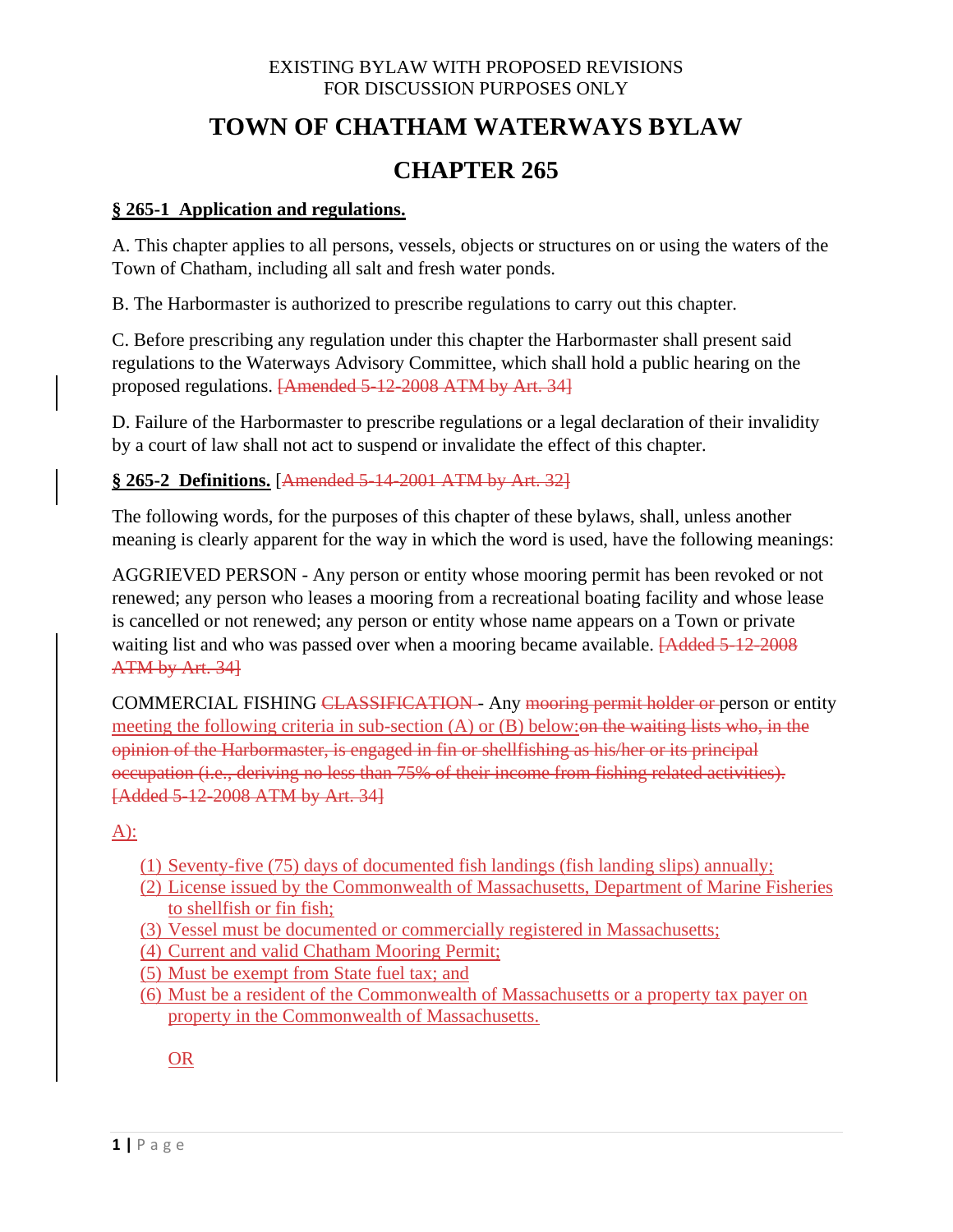(B): Hold a current and valid Chatham Commercial Shellfish Permit and documented seventyfive (75) days of shellfish landings annually.

DILIGENT SUPERVISION - Means that the supervising adult shall be sufficiently close to the supervised person so as to visually oversee the operation of the personal watercraft.

HEADWAY SPEED - Means the slowest speed at which all vessels and personal watercraft may be operated and maintain steerage way. To be considered operating at headway speed under this chapter, the operator shall be either kneeling or sitting.

MOORING ADVISORY BOARD – Shall consist of the Waterways Advisory Committee along with a designated member of the Select Board.

PERSONAL WATERCRAFT - Means a vessel propelled by a water-jet pump or other machinery as its primary source of propulsion that is designed to be operated by a person sitting, standing, or kneeling on the vessel rather than being operated in the conventional manner by a person sitting or standing inside the vessel.

RECREATIONAL BOATING FACILITY - All marinas, boatyards and yacht clubs who have been assigned multiple moorings by the Town for use by their patrons, customers or members. [Added 5-12-2008 ATM by Art. 34]

VESSEL - Means every description of watercraft, other than a seaplane on the water, used or capable of being used as a means of transportation on the water.

WATERSKIING - Means the towing or manipulating of a surfboard or other similar device behind any vessel.

The definitions found in G.L. Chapter 91, § 1 and G.L. Chapter 90B, § 1 are hereby incorporated by reference. If any definition above conflicts with G.L. Chapter 91, § 1 and/or G.L. Chapter 90B, § 1, the above definition shall control.

# **§ 265-3 - Speed limit and No Wake; posted areas and safety zone.**

A. Speed limit and No Wake.

(1) Vessels shall not exceed five miles per hour and shall make No Wake, in posted areas.

(2) Vessels shall make No Wake within 150 feet of: bathers, divers, piers, docks, floats, small vessels propelled by means other than machinery, vessels not underway, or the shore.

B. The following areas are posted "No Wake" annually from 15 June to 15 September:

(1) Stage Harbor, Oyster River, Mitchell River, and the Mill Ponds from Stage Harbor Buoy 4 to the head of the Little Mill Pond, and to the entrance of the Oyster Pond.

(2) Aunt Lydia's Cove, from the entrance of the Fish Pier channel to the northerly end of the dredged mooring basin.

(3) Ryder's Cove, Frost Fish Creek and Crow's Pond, from the entrance to Ryder's Cove to the head of Ryder's Cove and Frost Fish Creek, and in the Crow's Pond entrance channel.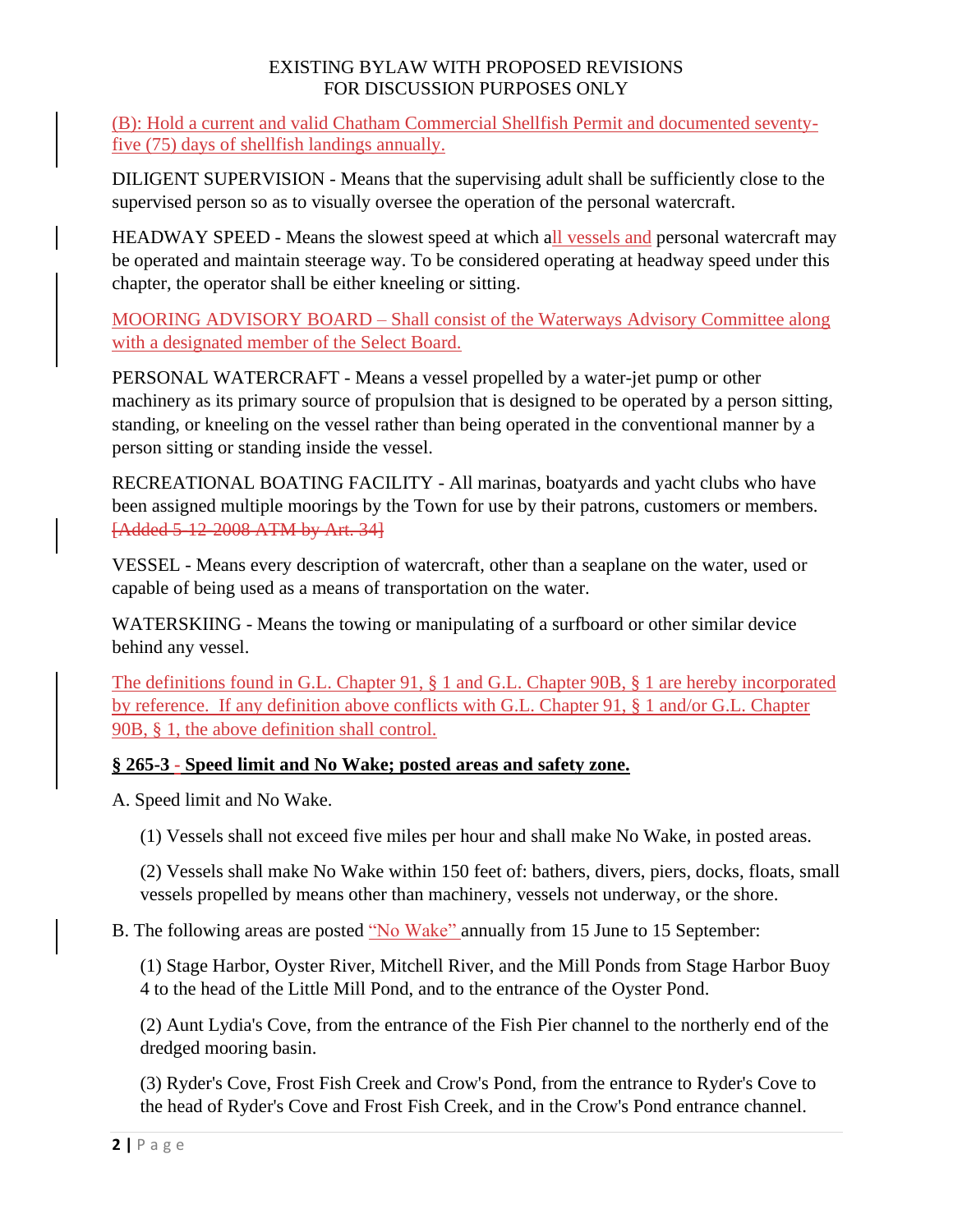(4) Taylor's Pond and Mill Creek, from the entrance of Mill Creek to the head of Taylor's Pond.

C. The number and location of five mph and/or No Wake areas may be changed at the discretion of the Harbormaster providing that such action is approved by the Select Board Board Selectmen at a public meeting and that a two-week period of public comment is allowed for.

D. In addition to any other provisions of this section, a safety zone is established in Stage Harbor from Stage Harbor Buoy 7 to Stage Harbor Buoy 10, effective annually from 15 June to 15 September. In the safety zone there shall be no swimming, anchoring, water skiing or scuba diving in the channel. Sailboarders, kiteboarders and other similar watersport craft may use this area to transit between Stage Harbor and Nantucket Sound in accordance with § 265-8. [Amended 5-11-2015 ATM by Art. 35]

# **§ 265-4 Town floats; tie-up time limit.**

A. Without the express permission of the Harbormaster, an assistant Harbormaster, or the Wharfinger no vessel may remain tied up to Town-owned floats for longer than 15 minutes.

B. At all floats where this section applies the Harbormaster shall post a sign indicating that there is a tie-up time limit.

# **§ 265-5 Freshwater ponds.**

In order to protect the purity of the water and prevent the deterioration of the freshwater ponds, no one shall operate or permit to be operated any vessel powered by any internal combustion engine on any freshwater pond in the Town of Chatham except under the direction of a law enforcement officer, fire or rescue officer, or other authorized official for the purpose of aiding in rescue, other emergency, or for a specified public need with the permission of the Select Boardmen.

# **§ 265-6 - Waterskiing.**

A. Waterskiing is prohibited in the posted areas listed in § 265-3B, in marked channels, and within 150 feet of bathers, divers, piers, docks, floats, other boats or the shore.

B. Waterskiing is permitted in other areas subject to the provisions of Massachusetts General Laws, Chapter 90B.

# **§ 265-7 - Operation of personal watercraft.** [Amended 5-14-2001 ATM by Art. 32]

A. The purpose and scope of this section is to protect safety by establishing rules of conduct governing the operation of personal watercraft, by promoting voluntary compliance with the rules and, when necessary, by deterring, through fines and penalties, noncompliance with the rules. The Town of Chatham intends to improve, through this chapter, the safe and appropriate use of personal watercraft. The following shall apply in addition to the requirements of G.L. Chapter 91 and G.L. Chapter 90B and their implementing regulations.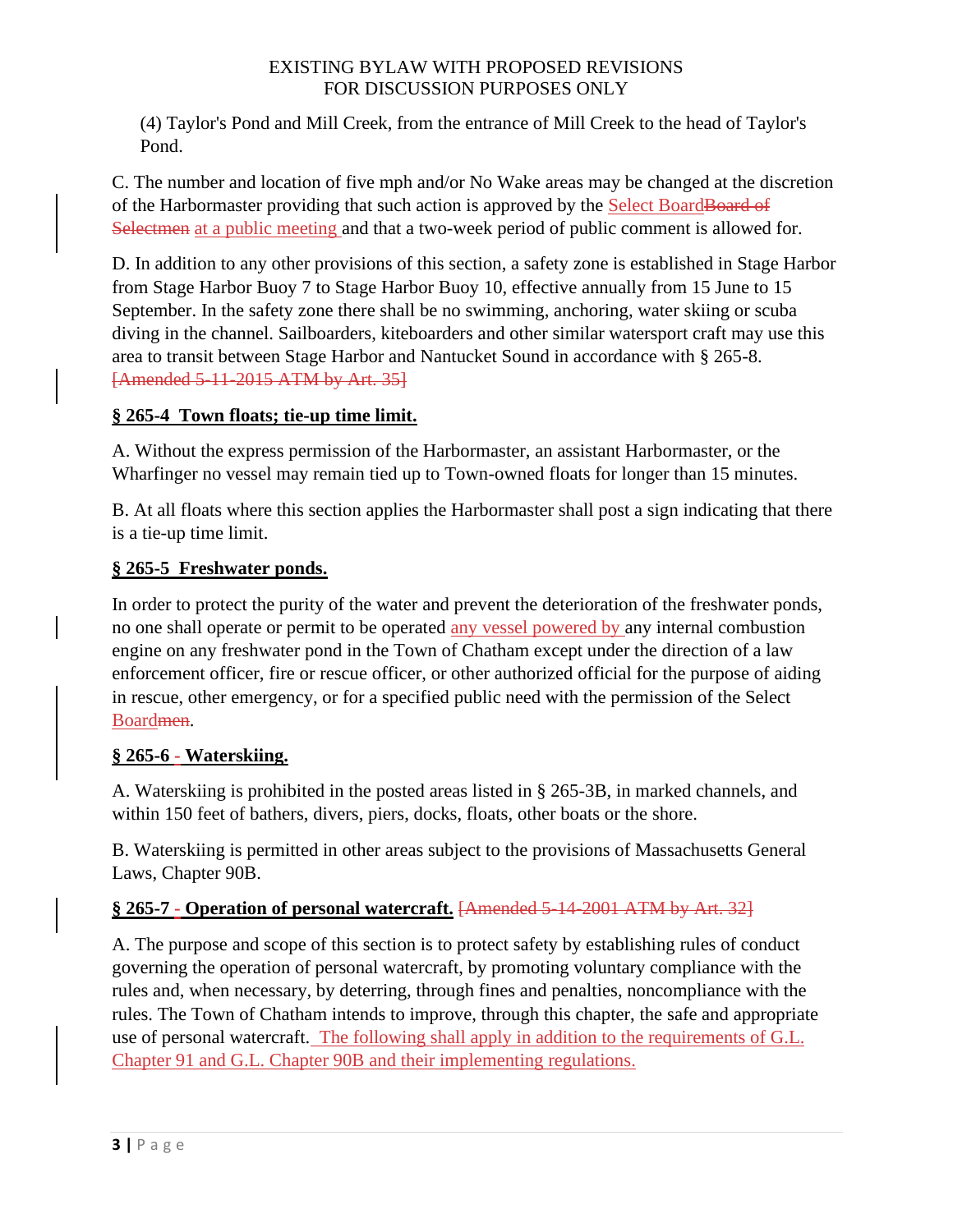B. No person shall operate a personal watercraft except in a safe and prudent manner, having due regard for other waterborne traffic, posted speed and wake restrictions, and all other attendant circumstances, so as not to endanger the life, limb or property of any persons.

BC. No person shall operate a personal watercraft if such person is:

(1) Under the age of 16; or

(2) Sixteen or 17 years of age without first having received a safety certificate evidencing satisfactory completion of a training course in safe operation conducted by the United States Power Squadron, the Massachusetts Environmental Police, the Division of Law Enforcement or such other entity approved in writing by the Director of the Division of Law Enforcement.

D. All persons on board a personal watercraft shall wear, at all times, a Coast Guard approved personal flotation device (PFD), Type I, II or III.

E. No person shall tow a water-skier or a person in any other manner from a personal watercraft.

F. No person shall operate a personal watercraft between the hours of sunset and sunrise, as determined by the chart set forth at 323 CMR 2.00, Appendix I (state regulations), or when vision is unduly restricted by weather.

CG. No person shall operate a personal watercraft in a negligent manner. The following are examples of negligent operation:

(1) Unreasonable jumping or attempting to jump the wake of another vessel.

- (2) Following within 150 feet of a water skier.
- (3) Weaving through congested vessel traffic.
- (4) Speeding in restricted areas.
- (5) Crossing unreasonably close to another vessel.

(6) Operating a personal watercraft in such a manner that it endangers the life, limb or property of any person.

DH. Except as otherwise provided in this chapter, no person shall operate a personal watercraft:

(1) Within 150 feet of shore except at headway speed.

(2) Within 150 feet of a public bathing area.

(3) Between 150 feet and 300 feet of a public bathing area except at headway speed.

(4) Within 150 feet of a swimmer in the water.

(15) Within the boundaries of the Cape Cod National Seashore as set forth in Public Law 87- 126, 7 August 1961, as most recently surveyed by the U.S. Department of Interior, and on the tidal waters of Pleasant Bay and Chatham Harbor contiguous to the Cape Cod National Seashore to a line running westerly from the southernmost boundary of the Cape Cod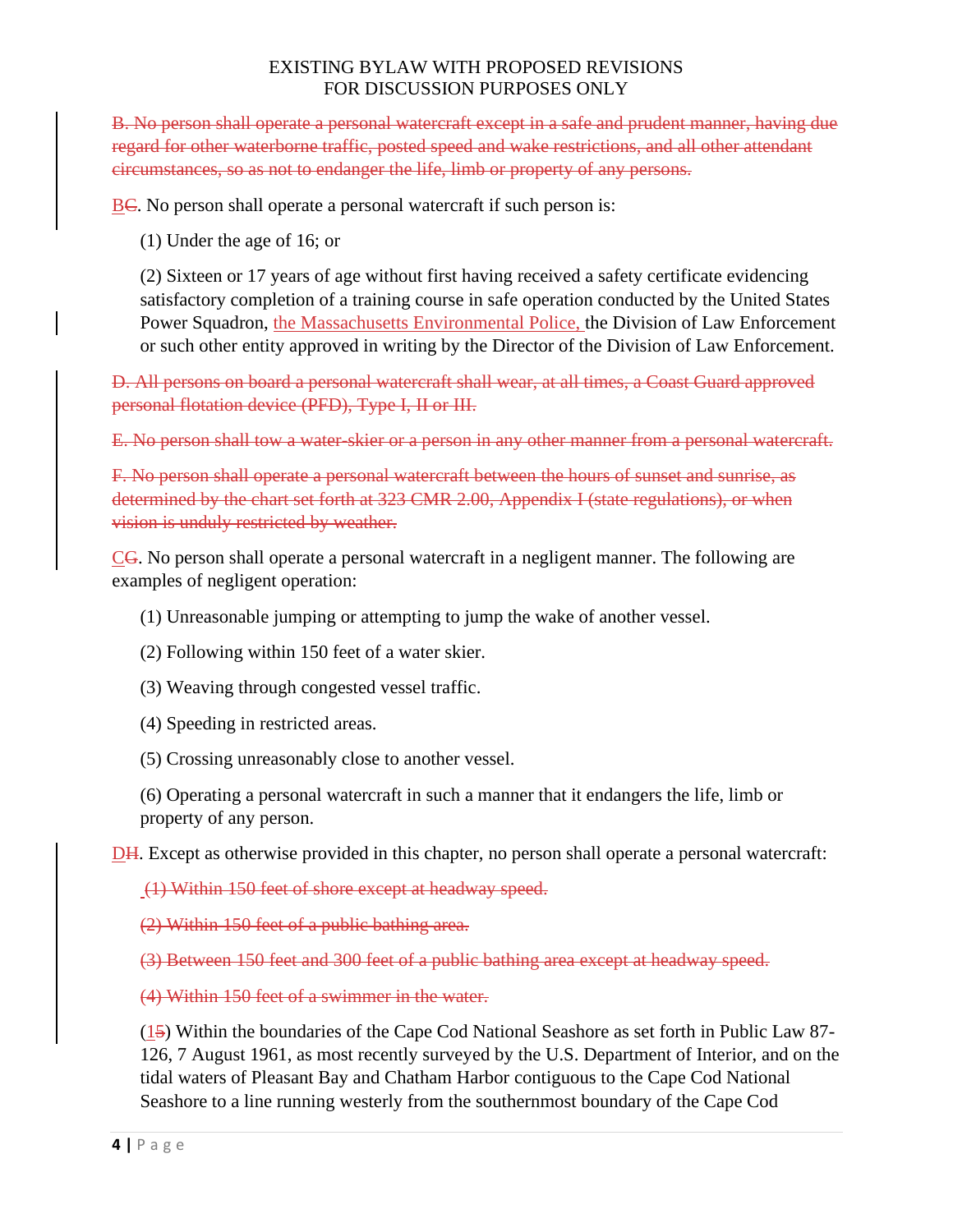National Seashore at the southerly tip of Nauset (South) Beach, west to Monomoy Island, including but not limited to Muddy Creek (Monomoy River), Crows Pond, Bassing Harbor, Ryder's Cove, Aunt Lydia's Cove, and any adjoining river, inlet, cove, pond, embayment or harbor.

 $(26)$  On the tidal waters of Nantucket Sound southerly of the Stage Harbor Channel (as most recently dredged by the U.S. Army Corps of Engineers) to the "SH buoy" (LLN 138555 in position 41° 39.15'N/070° 00.0W'), then easterly of a line drawn from the "SH buoy" along 70° 00'W south to 41° 36'N, then northerly of a line drawn from 41° 36'N/70° east to Monomoy Island.

I. Every person operating a personal watercraft equipped by the manufacturer with a lanyardtype engine cutoff switch shall attach said lanyard to his person, clothing or personal flotation device as is appropriate for the specific craft.

EJ. A personal watercraft may be operated in the areas described in Subsection H above for search and rescue, or other emergency uses, provided it is under the direction of a duly authorized federal, state or local law enforcement or emergency response agency.

# **§ 265-8 Sailboards, kiteboards and similar watersport craft.** [Amended 5-11-2015 ATM by Art. 36]

A. The use of sailboards, kiteboards and other similar watersport craft is prohibited in marked navigational channels, guarded swimming areas, and within 150 feet of bathers, divers, piers, docks, and moored/anchored vessels. Sailboarders, kiteboarders and other similar watersport craft are allowed to operate within the area of outer Stage Harbor as defined in § 265-20C.

B. If sailboarders, kiteboarders or other similar watersport craft must cross a marked channel to gain access to another area, they shall do so as nearly practicable at right angles to the vessel traffic flow.

# **§ 265-9 - Use of aids to navigation.**

A. No authorized aid to navigation in the harbors and waterways of the Town shall be used as starting, finishing or turning mark for any formal or informal race, regatta or other competition.

B. This prohibition does not include aids to navigation in the waters of the Town in Nantucket Sound seaward of Stage Harbor Entrance Buoys 1 and 2.

# **§ 265-10 - Pollution.**

The discharge or disposal of petroleum products, dead fish or shellfish, fish frames, garbage, waste, rubbish or debris on the waters, shores or beaches is prohibited.

# **§ 265-11 - Abandonment and removal of vessels.**

A. No vessel, mooring or other object shall be abandoned, sunk or placed where it may constitute a hazard to navigation as determined by the Harbormaster.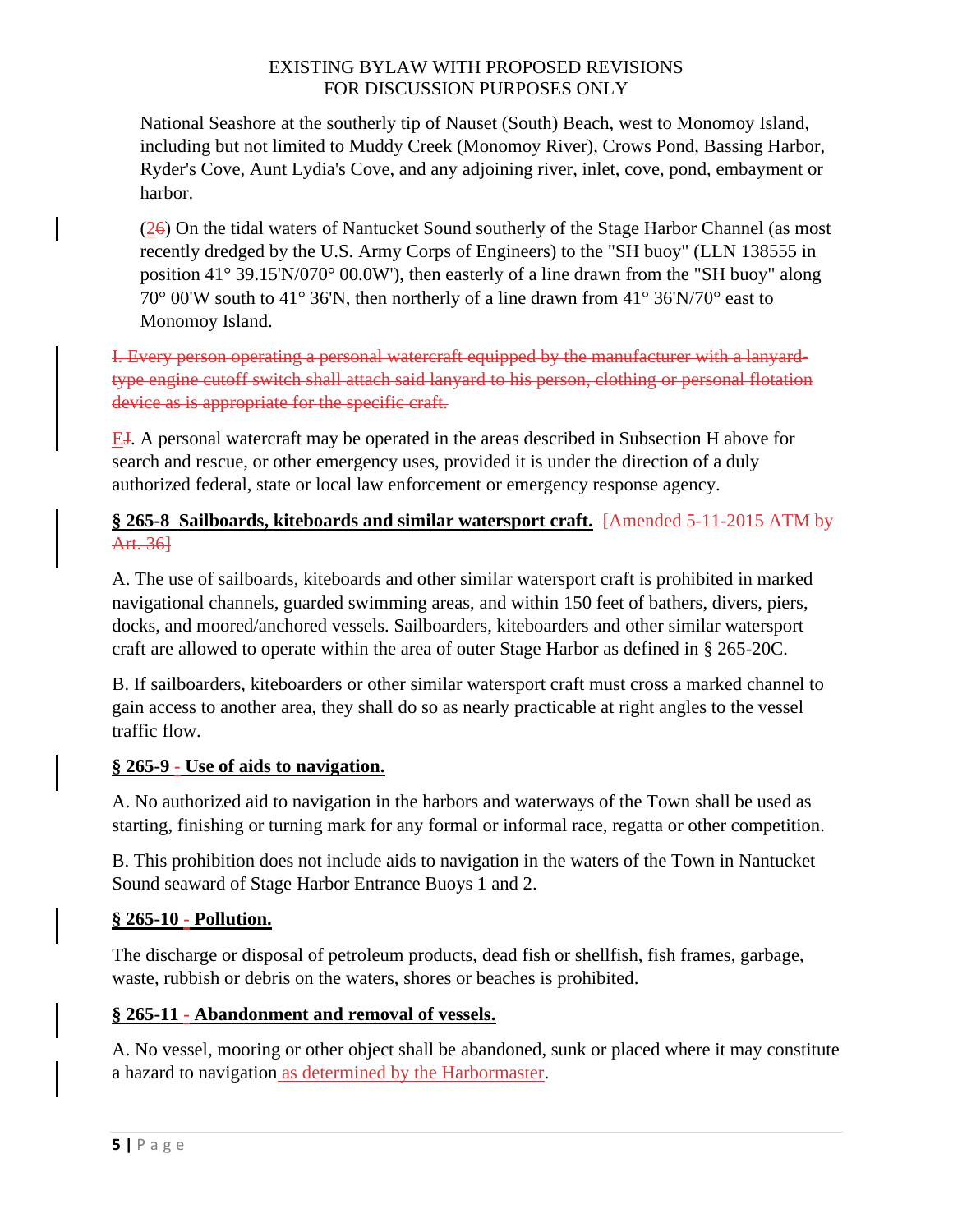B. Any vessel, mooring or object constituting a hazard to navigation, and any vessel or object improperly secured, swamped, sunk, washed ashore or found in a restricted area, may be removed or relocated at the direction of the Harbormaster or an Assistant Harbormaster if corrective action is not taken after 72 hours' notice to the owner, or if the owner is unknown, after notice has been posted for the same period at the Town office or on or near such vessel, mooring or object.

C. The expense of such removal or relocation, storage, and liability incurred therefor shall be the responsibility of the owner.

D. Nothing in the above subsections shall restrict earlier action by the Harbormaster or an Assistant Harbormaster, with or without notifying the owner if, in his judgment, such action is necessary to protect life or property.

# **§ 265-12 - Divers and vessel operations near divers.**

A. In addition to the requirement found in G.L. Chapter 90B and its implementing regulations, u<sup>U</sup>nless for special purposes permission is granted in writing by the Harbormaster to otherwise protect divers, any person or persons skin diving or scuba diving shall adhere to the following requirements:

(1) Display a diver's flag consisting of a red field with a white diagonal stripe, of a size not less than 12 by 15 inches.

(2) Display a flag on a vessel or surface float or similar device holding such flag upright at a minimum distance of three feet above the surface of the water.

(3) Stay within 100 feet of the aforesaid float or vessel or tow the float and flag with the diverhim while the diver is submerged and surface thereunder.

(4) Vessels restricted in their ability to maneuver because divers are attached to the vessel shall, in addition to the above, display the dayshape required by the Navigation Rules.

B. A vessel operating within sight of a diver's flag or the dayshape required in the subsections above shall proceed with caution, and within a radius of 100 feet of such flag or dayshape shall proceed at a speed not to exceed three miles per hour.

# **§ 265-13 - Moorings.**

A. The Harbormaster or an Assistant Harbormaster shall assign the location, and approve the type and adequacy of every mooring in the waters of the Town of Chatham.

B. The mooring permit holder shall comply with all reasonable requests of the Harbormaster or an Assistant Harbormaster and all mooring and mooring permit regulations and shall ensure that: [Amended 5-12-2008 ATM by Art. 34]

(1) Each mooring owned by a permit holder shall meet the requirements of the Harbormaster's Waterways Regulations. "Regulations for Mooring, Mooring Permits and Anchoring."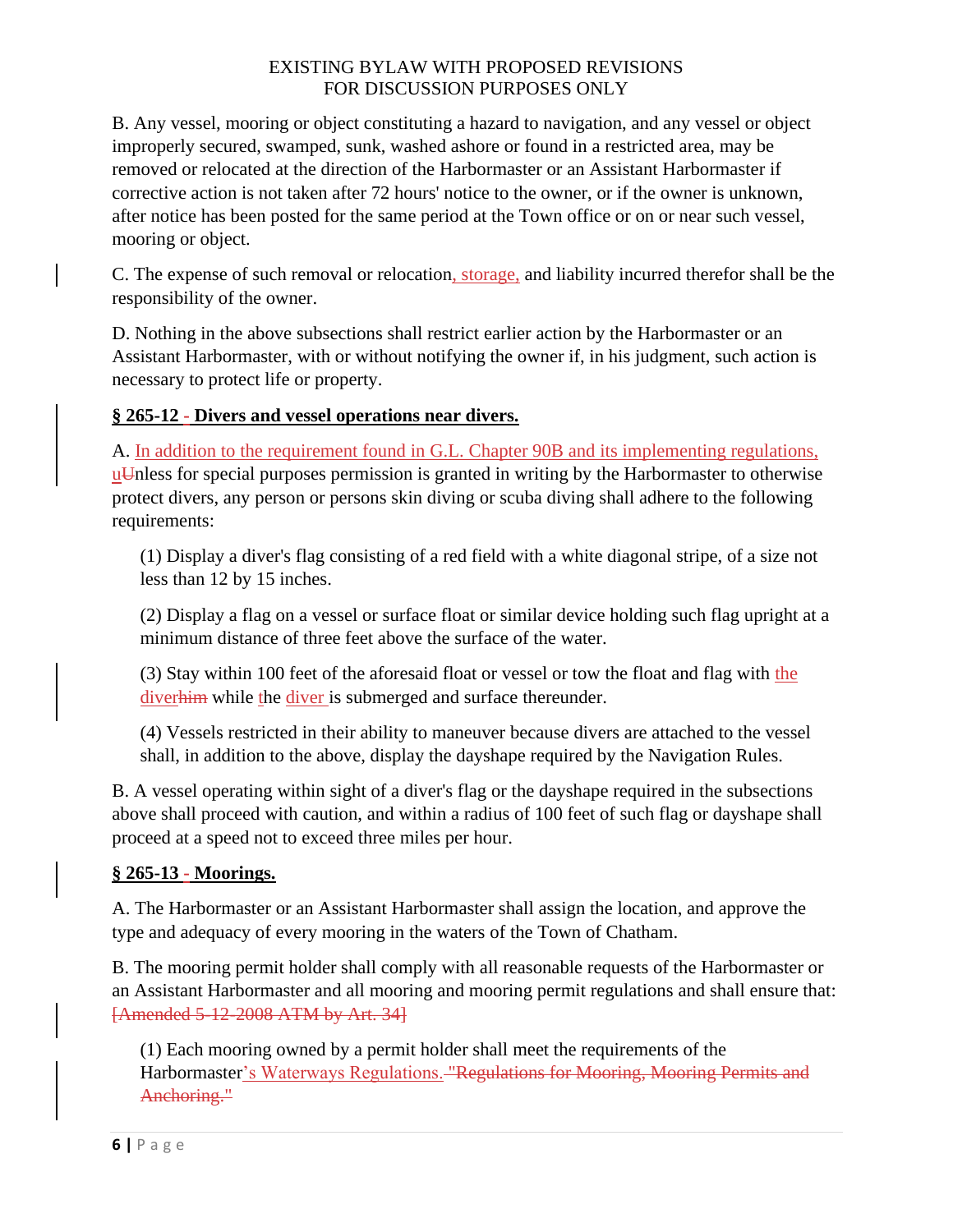(2) Each mooring is maintained in good and serviceable condition on the assigned location for the mooring.

(3) All mooring buoys, markers, mooring spars, lobster cars, vessels, or similar objects attached to a mooring are clearly visible at all times, and properly and clearly identified as prescribed by regulations adopted under this chapter.

(4) Mooring spars shall be painted, and at any state of the tide be at an angle of not less than 45° with an exposed length of not less than 18 inches.

C. The owner of a mooring may sell or transfer the ownership of mooring tackle owned by theim.

D. The assigned location of the mooring shall not be transferred to anyone else without the approval of the Harbormaster or an Assistant Harbormaster.

E. The Harbormaster may designate a mooring field in which specified types of mooring systems and/or tackle may be required. Such plan must be reviewed by the Waterways Advisory Committee, Shellfish Advisory Committee, Aunt Lydia's Cove Committee and South Coastal Harbor Plan and approval by the Select Board after a public hearing.

**§ 265-14 - Mooring permits.** [Amended 5-12-2008 ATM by Art. 34]

A. Before placing in the water or using any mooring, the owner of a mooring tackle shall obtain from the Harbormaster or an Assistant Harbormaster a mooring permit.

B. The permit application shall require information as to the type and size of the mooring tackle, a description of the vessel or object to be moored, and the location of the mooring.

C. Proof of ownership of the mooring tackle may be required before a mooring permit is issued.

BD. The Harbormaster shall adopt regulations regarding the period of time that a mooring permit is valid, procedures for renewal and the issuance of new permits. Such regulations shall track the provisions of MGL c. 91, § 10A.

CE. A mooring permit may be revoked by the Harbormaster at any time for failure to comply with the requirements of this chapter, or regulations prescribed by the Harbormaster regarding moorings or mooring permits.

DF. When a mooring permit is revoked or expires, the permit holder/owner shall, within 30 days, unless otherwise authorized by the Harbormaster, surrender the mooring permit and remove or dispose of the mooring.

EG. When a permit holder/owner of a mooring no longer owns the vessel described in the mooring permit or another approved vessel, the permit holder may retain the mooring location for a period not to exceed two (2) years from the date of disposition, transfer, or sale of the vessel described on the permit, discontinues the use of a mooring for the vessel described in the mooring permit, the permit holder/owner may retain the mooring location for a period of not to exceed two years, and the mooring may be used by another vessel as prescribed in § 265-18. If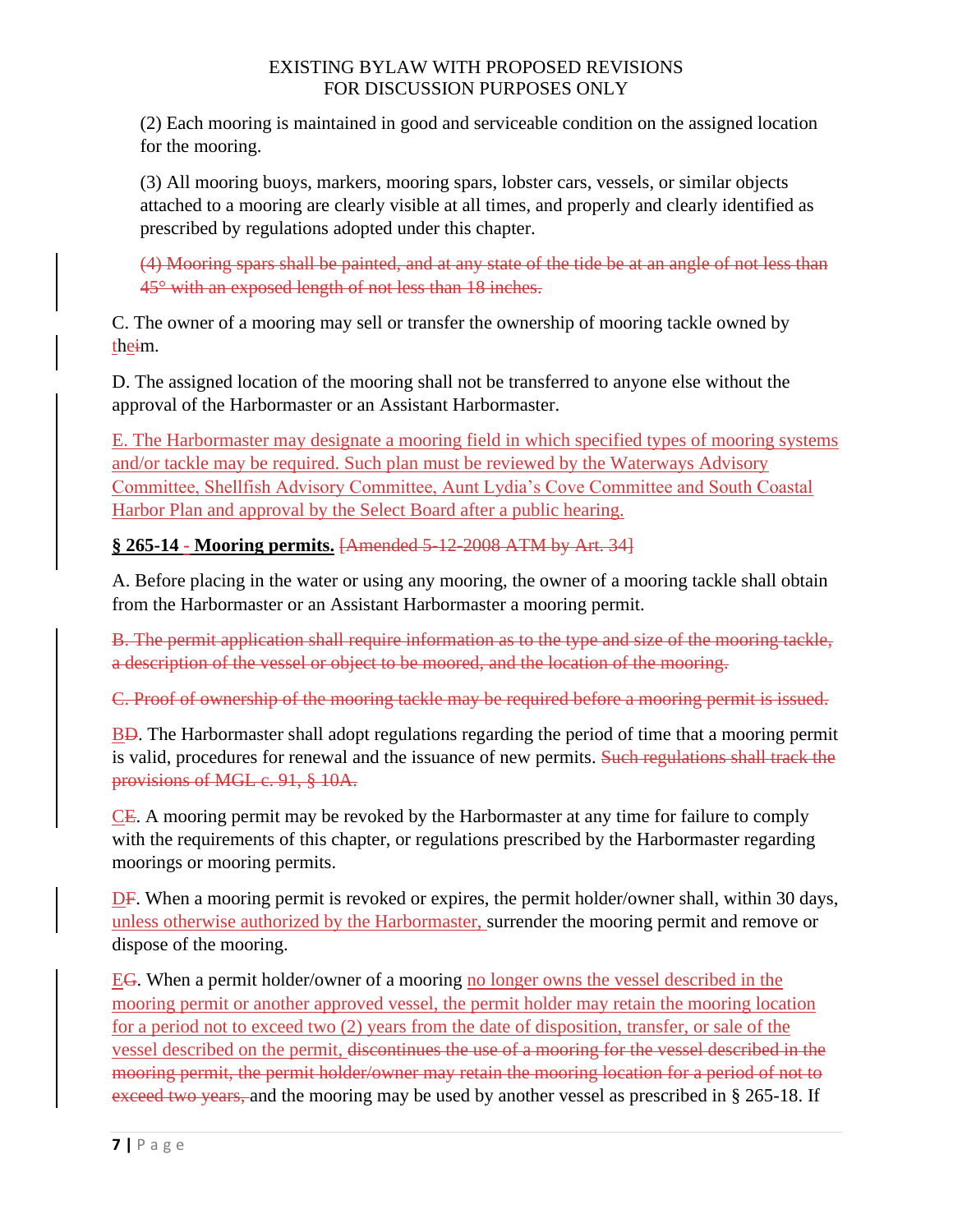after two years the permit holder/owner does not own a vessel requiring a mooring, the Harbormaster shall reassign the mooring permitlocation.

- (1) A mooring permit holder must notify the Harbormasters Office in writing of the disposition date of the vessel described on the permit prior to the end of the permit renewal period (permit year).
- (2) In a waiting list area, when a permit holder no longer owns the vessel described in the mooring permit or discontinues use of a mooring, as determined by the Harbormaster after a permit review, the permit holder may retain the mooring location for a period not to exceed two (2) years, and the mooring may be used by another vessel as prescribed in §1017.
- (3) If, after two (2) years the permit holder does not own a vessel requiring the mooring or has not continued to use the mooring as described above, the permit holder shall forfeit the mooring and remove their mooring tackle within 30 days. The Harbormaster may reassign the mooring location.

FH. The Select Board of Selectmen, in consultation with the Waterways Advisory Committee, shall set the fees for mooring permits.

GI. The Harbormaster shall annually, by May 1st update and publish a list of active mooring permits including the permit number and mooring category on the Town website. by category the number and general mooring location of all moorings as follows:

- (1) Town controlled and unassigned;
- (2) Commercial fishing vessels;
- (3) Recreational private;
- (4) Boatyards and marinas; and
- (5) Clubs, nonprofits, sailing schools.

The Harbormaster shall endeavor to maintain the percentages mix of the above categories as they existed on April 1, 2008 (percentage mix and date may be changed under § 265-14.1F). In the event a mooring assigned to a commercial fishing vessel is converted by the mooring permit holder to a recreational private status, the Harbormaster shall assign the next available, suitable mooring to a commercial fishing vessel applicant.

Mooring permits may be transferred to members of the immediate family of the permit holder in accordance with the Harbormaster's Mooring Regulations.

HK. Mooring permits are temporary permits as defined in MGL c. 91. The permits are not property rights and as such are only transferable in strict conformity with this bylaw.

I. Other than Army Corps of Engineers permitted moorings, no person shall rent or lease a mooring permit or mooring location.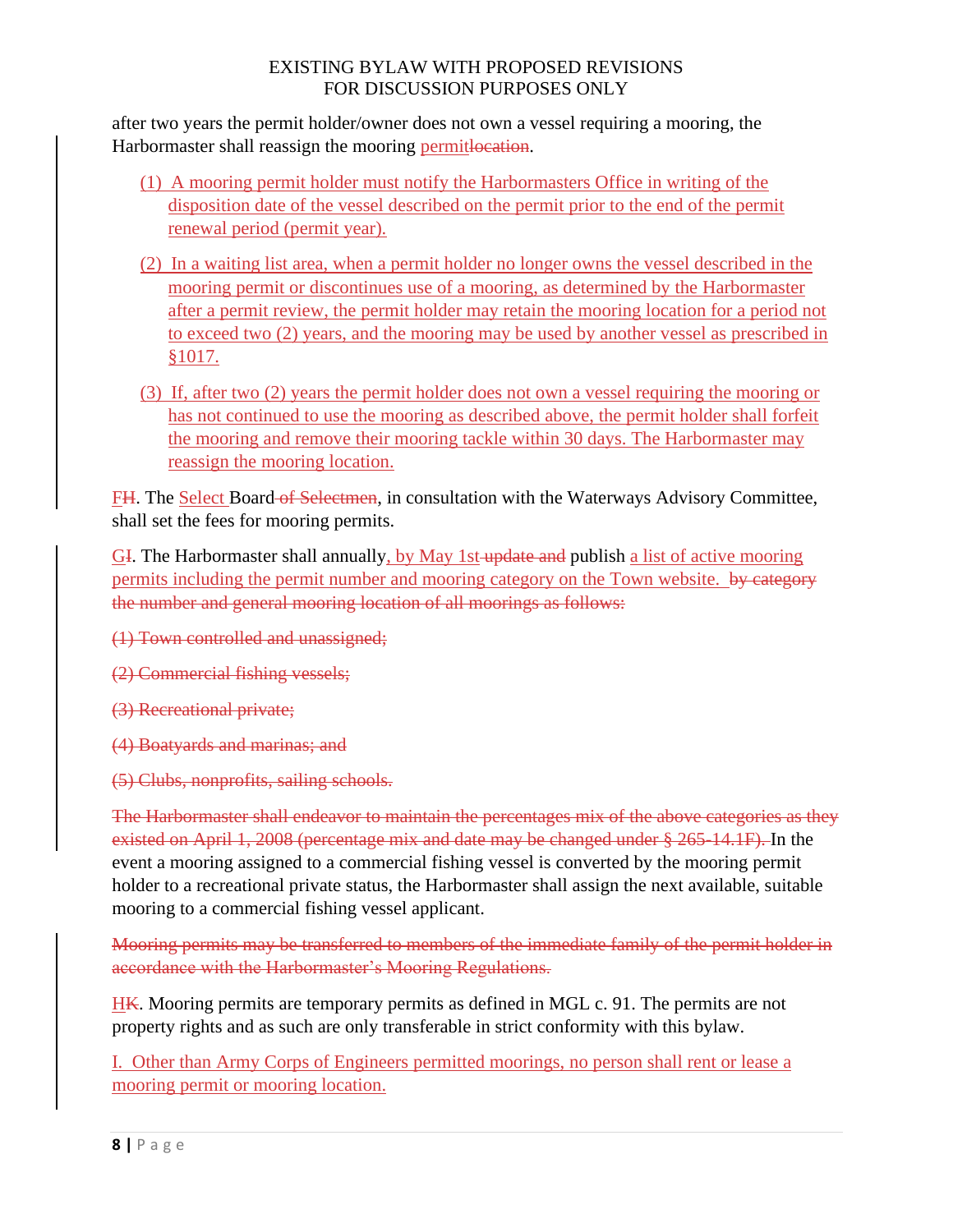### **§ 265-154.1 - Recreational boating facilities.** [Added 5-12-2008 ATM by Art. 34]

A. Mooring permits issued to recreational boating facilities may, consistent with the provisions of this bylaw and the rules and regulations of the Harbormaster, be assigned or leased to customers, patrons, and/or members of such facilities, and may be used by such facilities for service or repair of vessels.

B. Each recreational boating facility shall subscribe to and be bound by the Chatham Commercial/Rental Mooring Fair and Equitable Mooring Assignment Policy (the "Policy"), adopted by the Harbormaster, and approved by the Board of Selectmen, dated, 2008, a copy of which is on file in the office of the Town Clerk.

(1) Dated copies of the policies shall be available at the office of the Harbormaster and Town Clerk and shall be conspicuously posted at each recreational boating facility.

(2) The policy may only be amended by the Harbormaster with approval of the Board of Selectmen after an advertised public hearing, notice of which has been sent in writing to all recreational boating facilities and the Waterways Advisory Committee at least 10 days before the hearing. The notice shall set forth the time and place of the hearing and include a copy of the proposed amendment. Prior to acting on the amendment the Harbormaster and the Board of Selectmen shall seek the recommendation of the Waterways Advisory Committee.

BC. No recreational boating facility shall fail to renew or revoke a mooring rental/assignment without having complied with the applicable provisions of state and local regulations the policy. Copies of the notice shall be sent to the Harbormaster simultaneouslycontemporaneous with the notice to the lessee/assignee. Any person aggrieved by such non-renewal or revocation shall be entitled to pursue the appeal process-outlined in this bylaw without fear of reprisal or retribution.

D. Failure of the recreational boating facility to conform to the requirements of this bylaw and to the specific requirements below may result in the non-renewal of some or all of its mooring permits.

(1) Recreational boating facilities shall provide safe and adequate access for their customers which include parking, bathrooms, dinghy storage or launch services, boat repair, boat maintenance and boat storage on or off property or both. Adequate bathrooms shall not include porta-johns, except on a temporary basis. Adequate parking is considered the amount of parking available as of January 1, 2020.

(2) Each Recreational boating facility that offers the sale of gasoline as of January 1, 2019 shall continue to offer gasoline to their customers and the public.

(3) Recreational Boating Facilities shall annually provide the Office of the Harbormaster the current waiting list with names and contact information and list of new and returning permit holders by March 1<sup>st</sup>.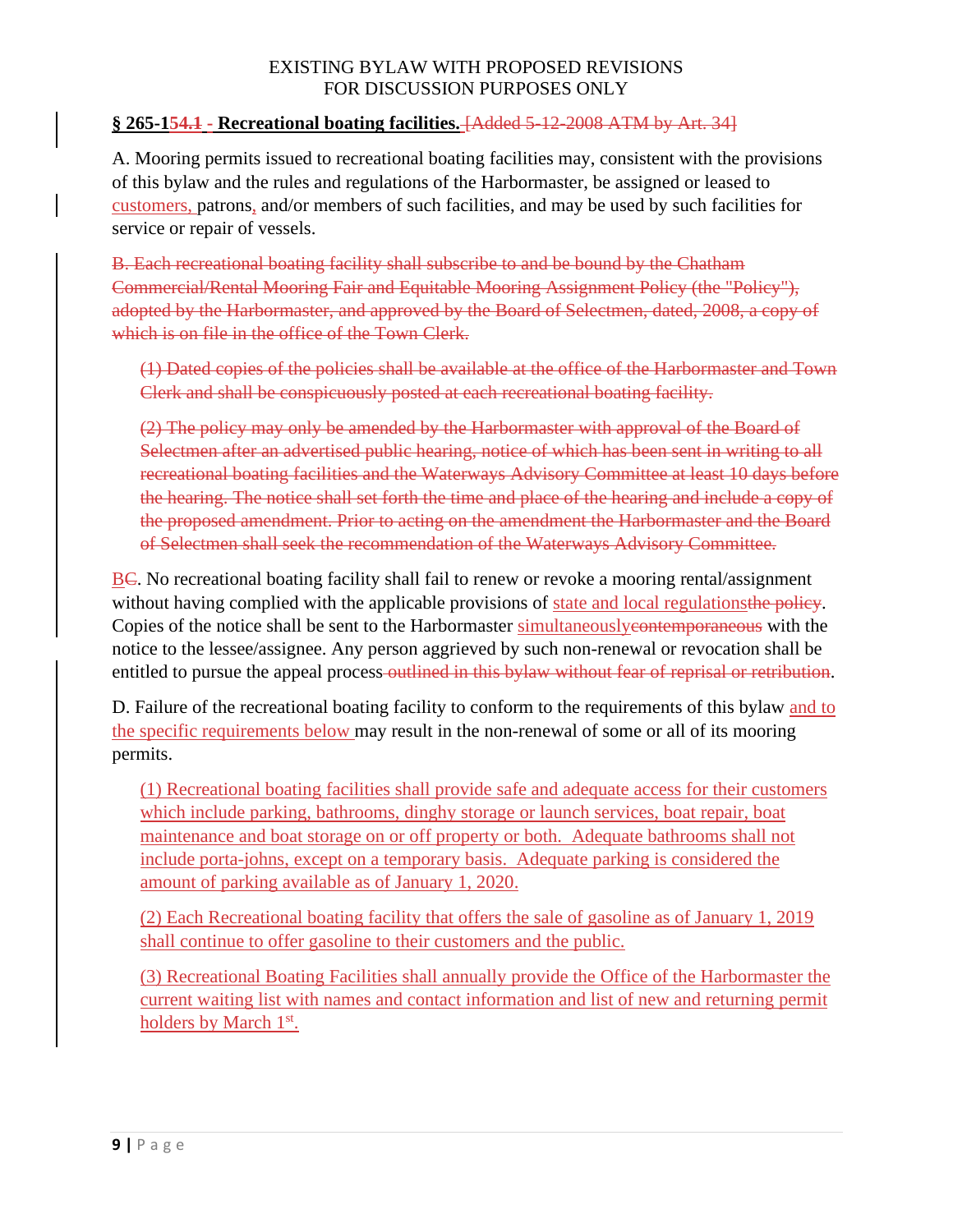E. Upon the sale or transfer of the recreational boating facility to a new owner, the mooring permits assigned to that recreational boating facility may be transferred to the successor owner, provided that:

(1) The facility continues to operate so as to meet the requirements of  $\S265.15(D)(1),(2)$  and (3) at substantially the level of service as previously and as a recreational boating facility; and

(2) The Harbormaster approves such transfer, which approval shall be based upon the facility's compliance with this Bylaw and specific requirements of  $\S265.15(D)(1),(2)$  and (3)not be unreasonably withheld.

Sale or transfer shall include any sale or transfer of more than 51% of the stock of theany corporate recreational boating facility.

F. The sale or transfer to any person or entity that ceases or fails to operate as set forth in this section will cause the mooring permits to be revoked or not reissued and such permits may be reassigned by the Harbormaster exempt from the requirements of § 265-14I. The reassignment of these moorings may create a new percentage mix between the categories and thus establish a new benchmark date for § 265-14I.

G. The Harbormaster, at his discretion, may issue "service moorings" to boat/repair commercial facilities not qualified under "recreational boating facilities" as required by them to facilitate their normal operations. Permits to be issued at the Harbormaster's discretion out of the percentage used in  $\S 265-14I(1)$ , (2) or (4).

H. Recreational boating facilities shall cooperate with the Harbormaster to maximize mooring use during storm events.

### **§ 265-165 - Waiting lists for mooring location assignment.** [Amended 5-12-2008 ATM by Art. 34]

A. In areas that have reached maximum mooring saturation, the Harbormaster shall, in order to equitably assign mooring locations, establish waiting lists and procedures for the administration of such waiting lists.

B. Recreational boating facilities shall likewise establish waiting lists and procedures similar to the Harbormaster's for assignment of vacant moorings under their control for those willing to pay the rental fee for such moorings. In the event such facility has no one on its waiting list and no one is interested in renting its available moorings, it shall be offered to the owner of a suitable vessel who is listed first on the applicable Harbormaster Waiting List and is willing to enter into the mooring rental assignment agreement then offered by the recreational boating facility. Recreational boating facilities shall be required to submit to the Harbormaster the information set forth in Subsections E and F of this section.

C. In the establishment of the written waiting list procedures, the Harbormaster or recreational boating facilities shall comply with the provisions of 310 CMR 9.07(2)(a). The fair and equitable assignment from a waiting list shall at a minimum include: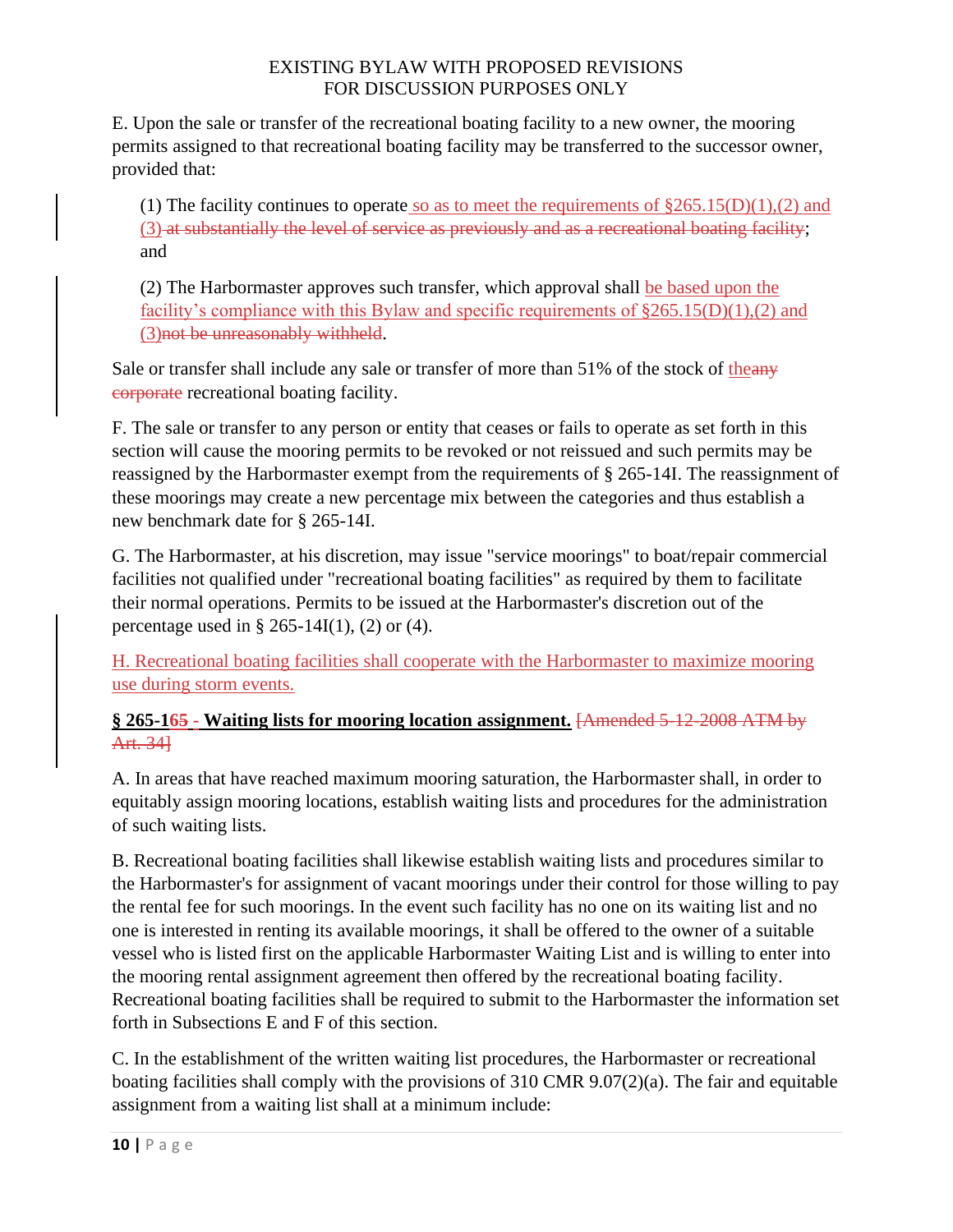(1) Date of application;

(2) Physical characteristics of vessels, e.g., size and type;

(3) Purpose of vessel use, e.g. commercial vs. recreational or public vs. private; and

(4) In the case of a recreational boating facility, renewal of a mooring rental assignment or issuance of a mooring rental assignment to individual patrons, members or customers of the facility.

D. A digital map of mooring locations, a list of all mooring wait lists and assignment lists shall be kept at the Harbormaster's office and posted on the Town website. These lists will have the date an individual first appeared on the wait list. The assignment list will have the date the mooring was assigned to that individual. When the Harbormaster makes any changes either by issuing new moorings or removing moorings then that change will be reflected on the respective list within 15 days of said change. The Harbormaster's office shall maintain these records as public documents in paper and electronic form and shall keep these records for public review indefinitely or until otherwise instructed by the Board of Select Boardmen/Town Manager.

E. The Harbormaster shall publish the mooring wait lists on the Town websiteTown Clerk's office will be responsible for archiving the records. The Harbormaster's office will provide it with updated lists every six months. Records shall be available for the public to review upon request. All records submitted to the Town Clerk's office by the Harbormaster's office shall be kept indefinitely or until otherwise instructed by the Board of Selectmen/Town Manager.

F. When a new mooring is established and assigned or added to the, a copy of the assignment letter is to be sent to the Waterways Advisory Committee and the Board of Selectmen/Town Manager within 15 days of said assignment. Should the Harbormaster elect to assign additional moorings to its Harbormaster's own inventory of available town moorings, the notification shall be posted at the Town Clerk's office and on the official Town websiteprocedure of this section shall be followed.

G. All new assignments of the moorings shall be taken from the first suitable vessel on the waiting list. If the vessel selected for a mooring is not the next suitable vessel-in line on the wait list then the Harbormaster shall provide by electronic mail a written reason for such a selection to the Board of Select Boardmen/Town Manager, the Waterways Advisory Committee, and to all individuals on the waiting list who have been passed over within 15 days of such an assignment.

# **§ 265-176 - Moving, relocating, removal and inspection of moorings.**

A. Moorings shall not be moved from an approved location without the prior approval of the Harbormaster or an Assistant Harbormaster.

B. If for any reason the approved location of a mooring is not adequate for the vessel, it shall be the responsibility of the permit holder/owner to move the mooring, within 10 days, to a new location approved by the Harbormaster or an Assistant Harbormaster.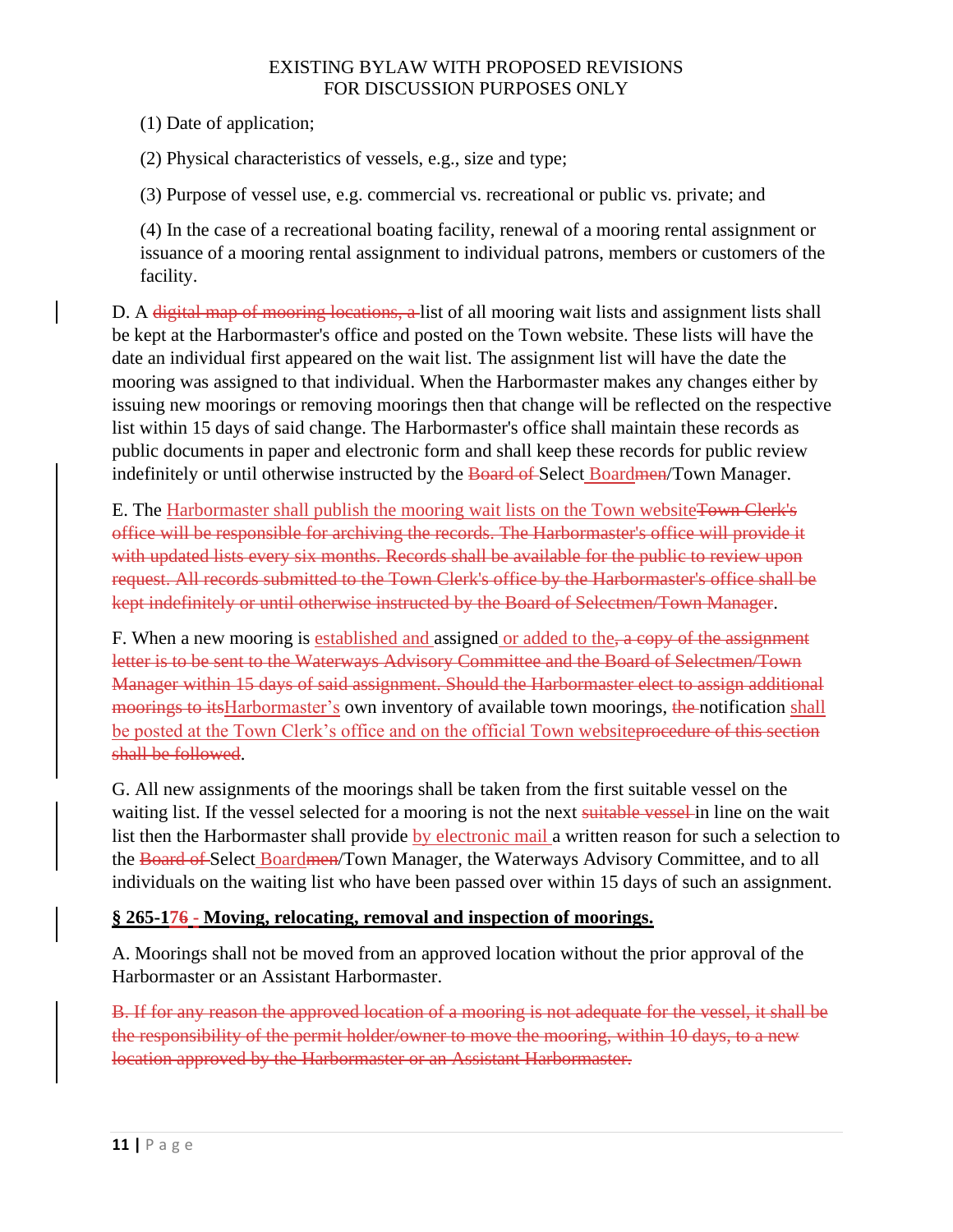C. In the event that a mooring is moved from its approved location by storm, ice or other cause, it shall be the responsibility of the permit holder/owner of the mooring to, at the earliest possible opportunity, but in no case later than 14 days from the date of the dislocation of the mooring is or could be discovered, relocate the mooring to the location originally approved, or to another location approved by the Harbormaster or an Assistant Harbormaster.

B. Lost moorings. In the event that a mooring is lost it shall be the responsibility of the permit holder/owner to, at the earliest possible opportunity, locate, mark and properly identify said lost mooring. If, during a period not to exceed six months, the permit holder/owner fails to locate, mark and properly identify a lost mooring, the permit holder/owner may request permission from the Harbormaster to install a new mooring and tackle at their approved location.

CD. The Harbormaster or an Assistant Harbormaster may, at any time, inspect any mooring and may remove or cause to be removed any mooring that fails to meet mooring regulations or specifications.

DE. The Harbormaster or an Assistant Harbormaster may relocate, remove or cause to be removed or relocated any mooring whenever, in their his judgment, the safety of other vessels or the maximum use of the area requires such action.

EF. All moorings shall pass an inspection by a qualified person before being placed in service, and further inspected, and pass such inspection, at intervals of not more than every two years thereafter. A qualified person is an individual who has received written approval to inspect moorings from the Harbormaster or an Assistant Harbormaster. Moorings may continue to be self-inspected by the individual mooring permit holder in accordance with the Harbormaster's mooring inspection regulations as from time to time amended. [Amended 5-12-2008 ATM by Art. 34]

FG. Any expense of such inspection, removal or relocation and any liability incurred therefor shall be the responsibility of the permit holder/owner of said mooring.

#### **§ 265-17 Lost moorings.**

A. In the event that a mooring is lost it shall be the responsibility of the permit holder/owner to, at the earliest possible opportunity, locate, mark and properly identify said lost mooring.

B. If, during a period not to exceed six months, the permit holder/owner fails to locate, mark and properly identify a lost mooring, he may request permission from the Harbormaster to install a new mooring and tackle at his approved location. [Amended 5-12-2008 ATM by Art. 34]

# **§ 265-18 - Moorings used by persons other than permit holder.**

At times when a mooring is not being used by the mooring permit holder/owner, or when a mooring permit holder/owner has discontinued the use of a mooring (see § 265-14G), the mooring may be used by another vessel, provided prior approval is obtained from both the permit holder/owner of the mooring and the Harbormaster or an Assistant Harbormaster, subject to the following provisions: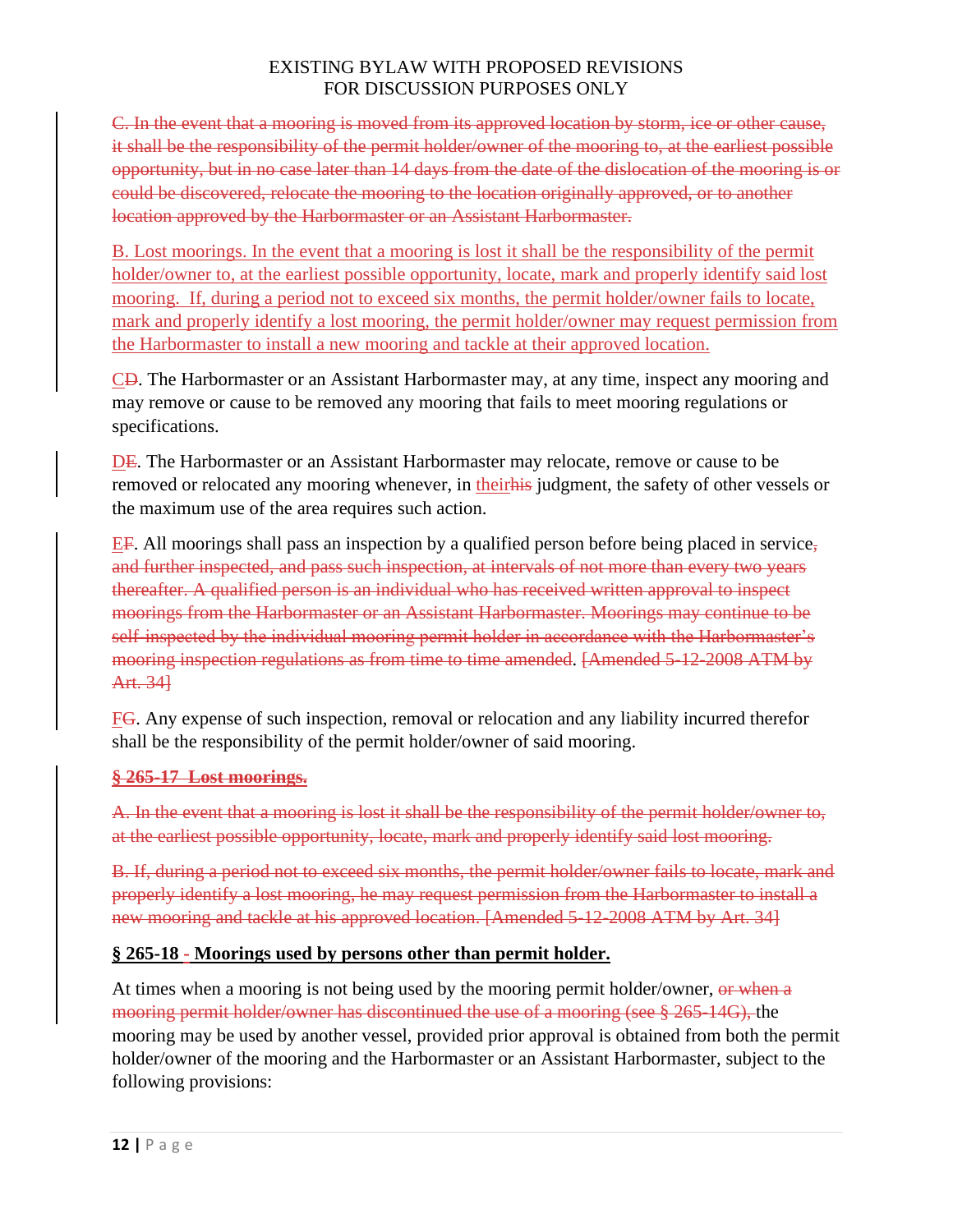A. When a mooring is used by a vessel owned and operated by an individual who is not the permit holder/owner of the mooring, it shall be the responsibility of the owner/operator of said vessel to maintain the mooring and leave it in the same condition as when first used by themhim.

B. If during the period of use by another vessel the mooring is lost, dislocated or damaged, the owner/operator of the vessel using the mooring shall be liable to the permit holder/owner of the mooring for a sum of money sufficient to recover, restore, renew or relocate the mooring to the approved location, and to the condition it was first used by themhim.

C. In crowded areas, where there are established waiting lists for mooring location assignment, moorings shall be temporarily assigned to an individual on the waiting list.

# **§ 265-19 - Sale of moorings at auction.**

The Harbormaster shall have the authority to sell at public auction on behalf of the Town any mooring and associated equipment removed under the authority of this Bylaw §§ 265-16 and 265-17 of this chapter if the mooring has not been identified and claimed by its owner within six months of its removal. $\left\{\downarrow\downarrow\right\}$ 

[1] Editor's Note: Original § 35039, Mooring specifications, which immediately followed this section, was deleted 5-11-1998 ATM by Art. 14.

# **§ 265-20 - Anchoring and mooring in Stage Harbor.**

A. Vessels shall not anchor in Stage Harbor in the inner harbor, east of Stage Harbor Buoy 10 or in the area on the north side of the dredged channel, west of Stage Harbor Buoys 11 and 13. [Amended 5-11-2015 ATM by Art. 37]

B. Vessels may use the anchorage, in Stage Harbor, on a temporary basis, in the area on the southeast side of the dredged channel, using the Town moorings within the following positions: 41°39'33.7"N 069°58'39.9"W, 41°39'24.1"N 069°58'32.7"W, 41°39'26.5"N 069°58'32.1"W, and 41°39'35.5"N 069°58'37.6"W. [Amended 5-11-2015 ATM by Art. 37; 5-8-2017 ATM by Art. 39]

C. No moorings shall be placed south of the following positions: in outer Stage Harbor south/southeast from position 41°39'35.50"N 69°58'37.60"W and a line drawn northeast to position 41°39'50.50"N 69o58'17.10"W continuing northeast to position 41°39'53.6"N 069°58'07.4"W and east to the tip of Stage Island at position 41°39'53.2"N 69°57'58.0"W. [Amended 5-8-2017 ATM by Art. 39]

(1) Moorings may be placed along the southeast side of the navigation channel between positions 41°39'43.51"N 069°58'26.91W, 41°39'50.50"N 69°58'17.10"W continuing northeast to position 41°39'53.6"N 069°58'07.4"W and east to the tip of Stage Island at position 41°39'53.2"N 69°57'58.0"W for the use by displaced commercial fishing vessels permitted in Aunt Lydia's Cove or Chatham Harbor due to shoaling in the area north of the Lighthouse and south of Minister's Point. Moorings may be only be placed in the area southeast of the federal navigation channel described above upon recommendation of the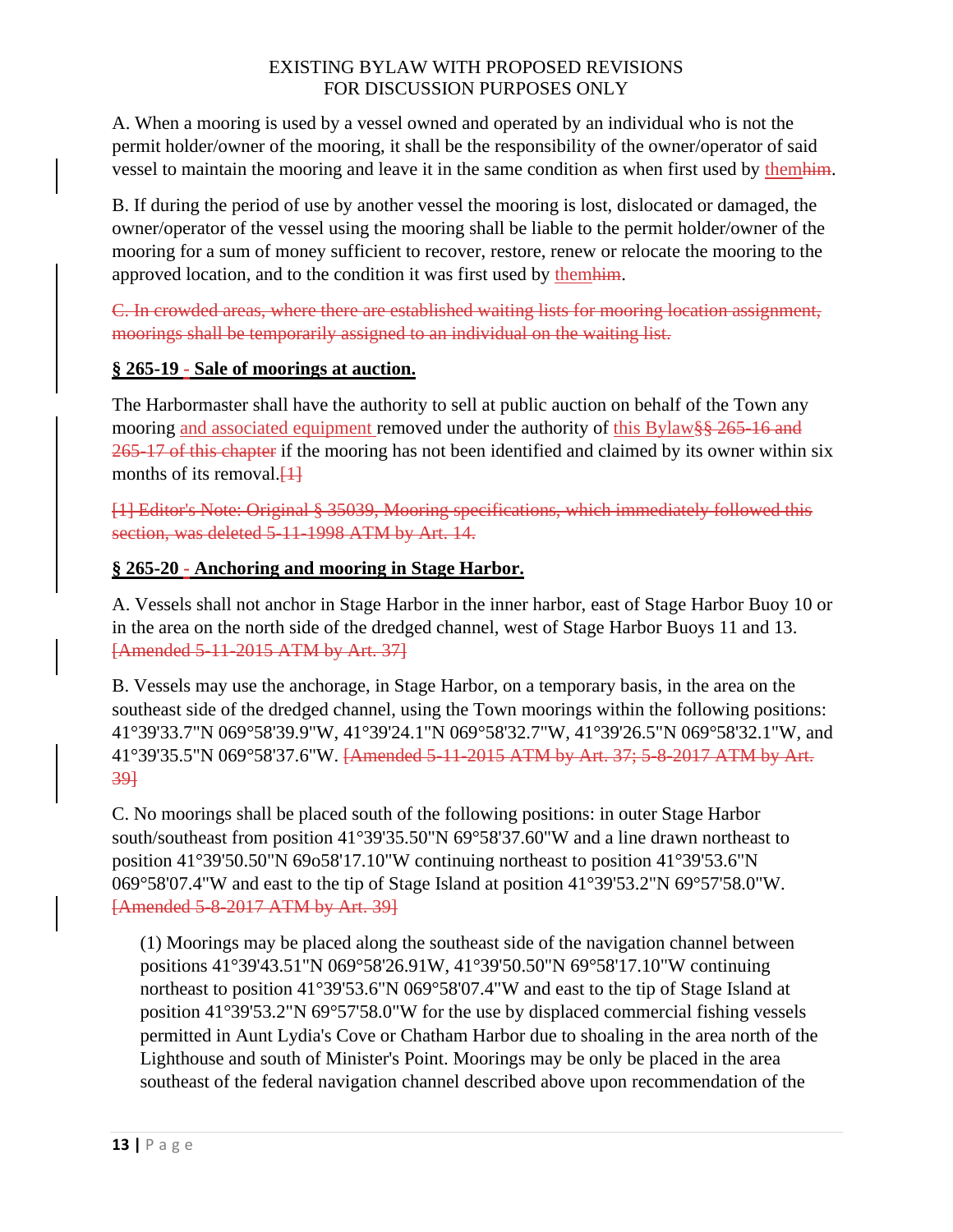Harbormaster and notification to the Board of Selectmen after a public hearing held by the Waterways Advisory Committee in accordance with § 265-1B and C.

### **§ 265-21 - Operation and responsibility.**

A. Vessel and personal watercraft operators are responsible for their wake at all times and shall not operate a vessel in a reckless or negligent manner so as to endanger the life, safety, or property of any person.

B. No person shall operate any vessel in a manner that violates Massachusetts General Laws, Chapter 90B, or any regulations adopted thereunder, or any other state or federal law that may apply.

C. Nothing in these regulations shall exonerate any vessel, or the owner, master or crew thereof, from the consequences of any neglect to comply with this chapter or the neglect of any precaution which may be required by the ordinary practice of seamen, or by the special circumstances of the case.

#### **§ 265-22 Jurisdiction.**

Nothing contained in this chapter shall be held or construed to supersede or conflict with or interfere with or limit jurisdiction of the United States Government with respect to the enforcement of the navigation, shipping, anchorage or other associated federal laws, or regulations, or any laws or regulations of the Commonwealth of Massachusetts.

# **§ 265-223 – Statutory Appeals and Local Review.** [Added 5-12-2008 ATM by Art. 34]

A. Statutory appeals. Any individual or entity aggrieved by a decision of the Harbormaster shall have the right to pursue and appeal to the Division of Waterways as more fully set forth in MGL c. 91,  $\S$  10A, and 310 CMR 9.07(5)(a). If an aggrieved person elects to utilize the local appeals process, any decision by the Harbormaster shall not become final until seven days following the decision of the Mooring Appeals Board at which time the thirty-day appeal period in MGL c. 91, § 10A, will commence to run. The decision to utilize the local appeals process shall not constitute a waiver of the statutory appeal process.

B. Local Reviewappeals.

(1) A person or entity aggrieved by a decision of the Harbormaster or a Recreational Boating Facility pursuant to G.L. c. 91  $\S$  10A, 310 CMR 9.07(5)(a), this Bylaw and/or any regulations pursuant to this Bylaw may file a petition with the Mooring Advisory Board for a recommendation within 7 days of the Harbormaster's decision. Upon the filing of a petition, the Mooring Advisory Board Select Board shall render a recommendation in writing within 21 daysThe Board of Selectmen shall hear and rule upon all appeals initiated under this bylaw.

(2) Failure to abide by timeframes for renewal of waitlist or moorings is not grounds for Local Review<del>The Board of Selectmen is authorized to hear and decide appeals initiated by</del> any aggrieved person as defined in this mooring bylaw. The appeal shall be filed with the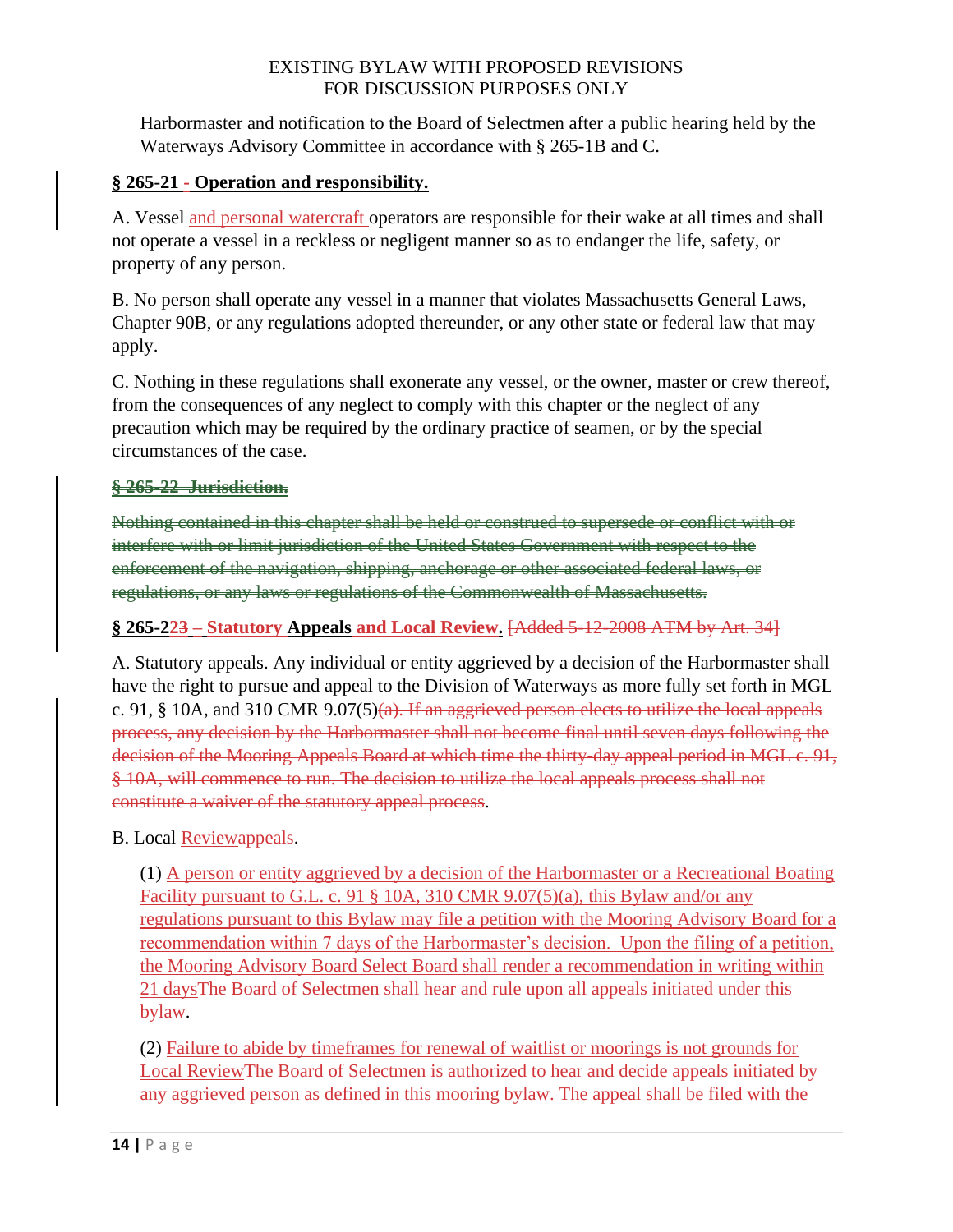Town Clerk and the Harbormaster within 10 days of the action of either the Harbormaster or a recreational boating facility from which the aggrievement arises. The Board of Selectmen shall hold a hearing within 21 days of the filing of the appeal and shall render its decision and file the same with the Town Clerk and Harbormaster within 21 days of the conclusion of its hearing.

(3) Any party to the local appeals process aggrieved by the decision of the Board of Selectmen may appeal pursuant to MGL c. 91, § 10A, or 310 CMR 9.07(5)(a), providing they qualify for such appeal. All other appeals of the Board of Selectmen shall be to the Superior Court of Barnstable County by way of certiorari.

(4) Any further appeal to the Division of Waterways shall include the decision of the Board of Selectmen which shall have prima facie evidence of its correctness.

(5) The filing of a local appeal under this bylaw shall stay the enforcement of the action or actions appealed from until such time as the appeal is finally adjudicated or resolved and until the Board of Selectmen has rendered its decision.

(36) In rendering its recommendationruling upon appeals, the Mooring Advisory BoardBoard of Selectmen shall determine if the Harbormaster's decision :

- (a) is arbitrary, capricious, or an abuse of discretion;
- (b) conflicts with an overriding state, regional, or federal public interest;
- (c) fails to meet any requirement contained in 310 CMR 9.07;

(d) was based on plans or other documentation submitted with the application which contained substantially inaccurate or incomplete depictions of the structure and its surroundings; or

(e) allows floats, rafts, or small structures which significantly interfere with public rights to use waterways for fishing, fowling, and navigation or for other lawful purposes. The Department shall issue its decision within 30 days of the close of the period for comments described in 310 CMR 9.07(5)(c).

(a) Whether there has been compliance with the provisions of this bylaw, the regulations of the Harbormaster, and, if applicable, the policy referenced in § 265-14.1 as the same may be amended from time to time.

(b) Whether the action or decision of the Harbormaster or the recreational boating facility was arbitrary or capricious.

# **§ 265-232 - Jurisdiction.**

Nothing contained in this chapter shall be held or construed to supersede or conflict with or interfere with or limit jurisdiction of the United States Government with respect to the enforcement of the navigation, shipping, anchorage or other associated federal laws, or regulations, or any laws or regulations of the Commonwealth of Massachusetts.